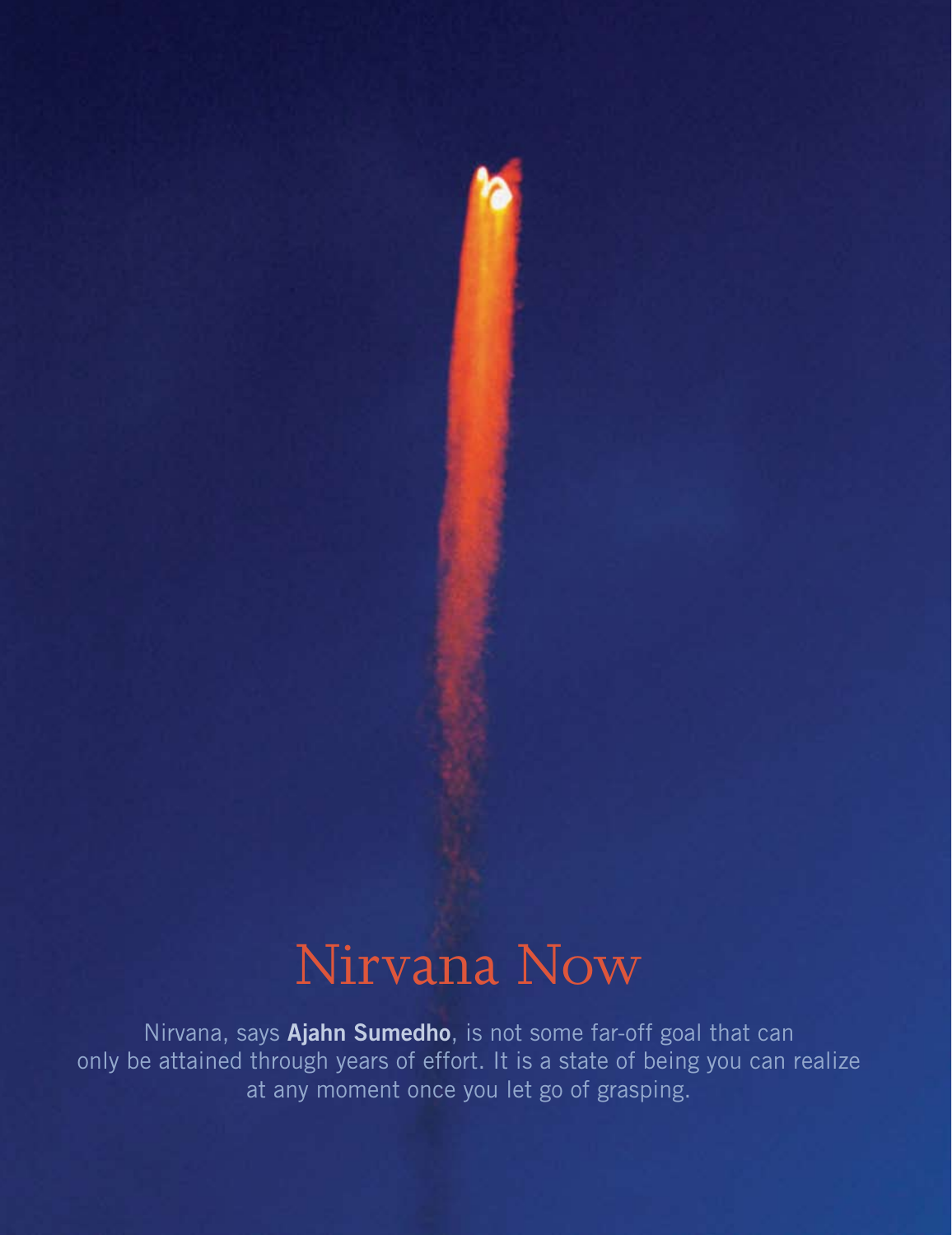difficulty with the word *nibbana* is that its mean-<br>ing is beyond the power of words to describe. It<br>is, essentially, undefinable.<br>Another difficulty is that many Buddhists see nibbana (Saning is beyond the power of words to describe. It is, essentially, undefinable.

Another difficulty is that many Buddhists see nibbana (Sanskrit: nirvana) as something unobtainable—as so high and so remote that we're not worthy enough to try for it. Or we see nibbana as a goal, as an unknown, undefined something that we should somehow try to attain.

Most of us are conditioned in this way. We want to achieve or attain something that we don't have. So nibbana is looked at as something that if you work hard, keep the *sila* (moral precepts), meditate diligently, become a monastic, devote your life to practice, then your reward might be that eventually you attain nibbana—even though you're not sure what it is.

Ajahn Chah would use the words "the reality of nongrasping" as the definition for nibbana: realizing the reality of nongrasping. That helps to put it in a context, because the emphasis is on awakening to how we grasp and hold on even to words like "nibbana" or "Buddhism" or "practice" or "sila" or whatever.

It's often said that the Buddhist way is not to grasp. But that can become just another statement that we grasp and hold on to. It's a Catch-22: no matter how hard you try to make sense out of it, you end up in total confusion because of the limitation of language and perception. You have to go beyond language and perception. And the only way to go beyond thinking and emotional habit is through awareness awareness of thought and awareness of emotion. "The island that you cannot go beyond" is the metaphor for this state of *being* awake and aware, as opposed to the concept of *becoming* awake and aware.

In meditation classes, people often start with a basic delusion that they never challenge: the idea that "I'm someone who grasps and has a lot of desires, and I have to practice in order to get rid of these desires and stop grasping and clinging to things. I shouldn't cling to anything." That's often the

position we start from. So we start our practice from this basis and, many times, the result is disillusionment and disappointment, because our practice is based on the grasping of an idea.

Eventually, we realize that no matter how much we try to get rid of desire and not grasp anything, no matter what we do—become a monk, an ascetic, sit for hours and hours, attend retreats over and over again, do all the things we believe will get rid of these grasping tendencies—we end up feeling disappointed because the basic delusion has never been recognized.

This is why the metaphor of the island that you cannot go beyond is so powerful, because it points to the principle of an awareness that you can't get beyond. It's very simple, very direct, and you can't conceive it. You have to trust it. You have to trust this simple ability that we all have to be fully present and fully awake, and begin to recognize the grasping, and the ideas we have taken on about ourselves, about the world around us, about our thoughts and perceptions and feelings.

The way of mindfulness is the way of recognizing conditions just as they are. We simply recognize and acknowledge their presence, without blaming them or judging them, without criticizing them or praising them. We allow them to be, both the positive and the negative. And, as we trust in this way of mindfulness more and more, we begin to realize the reality of the island that you cannot go beyond.

When I started practicing meditation I felt I was somebody who was very confused, and I wanted to get out of this confusion and get rid of my problems and become someone who was a clear thinker and might one day become enlightened. That's what got me going in the direction of Buddhist meditation and monastic life.

But then, reflecting on this position that "I am somebody who needs to do something," I began to see it as a created condition—it was an assumption that I had created. And if I operated from that assumption, although I might develop all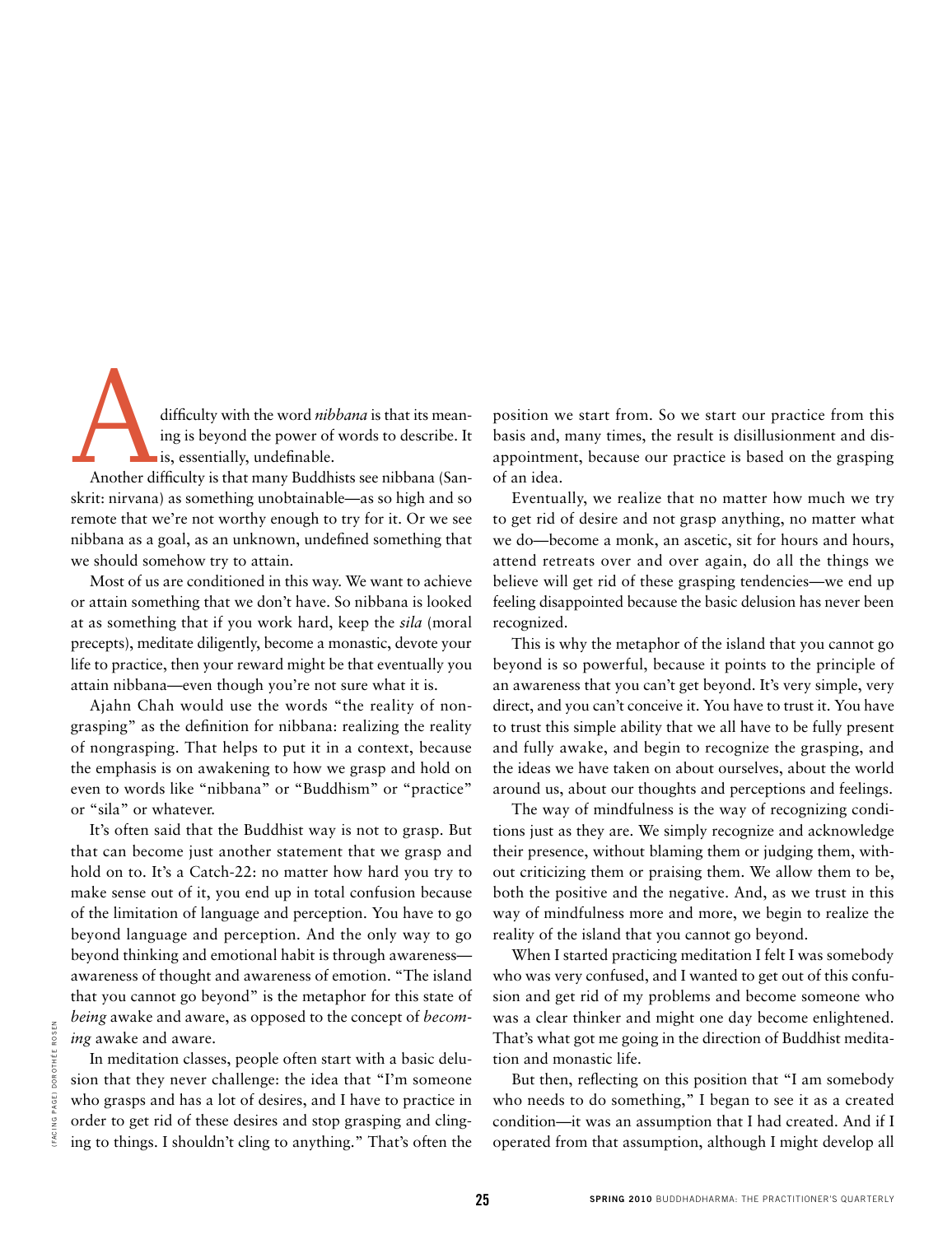### Ajahn Chah defined nibanna as the "reality of nongrasping," putting the emphasis on awakening to how we grasp and hold on even to words like "nibanna" or "Buddhism" or "practice."

kinds of skills and live a life that was praiseworthy and good and beneficial to myself and to others, at the end of the day, I might feel quite disappointed that I did not attain the goal of nibbana.

Fortunately, in monastic life everything is directed at the present. You're always learning to challenge and see through your assumptions about yourself. One of the major challenges is the assumption that "I am somebody who needs to do something in order to become enlightened in the future." Just by recognizing this as an assumption I created, that which is aware knows it is something created out of ignorance, or not understanding. When we see and recognize this fully, then we stop creating the assumptions.

Awareness is not about making value judgments about our thoughts or emotions or actions or speech. Awareness is about knowing these things fully—that they are what they are, at this moment. So what I found very helpful was learning to be aware of conditions without judging them. In this way, the resultant karma of past actions and speech as it arises in the present is fully recognized without compounding it, without making it into a problem. It is what it is. What arises ceases. As we recognize that and allow things to cease according to their nature, the realization of cessation gives us an increasing amount of faith in the practice of nonattachment and letting go.

The attachments that we have, even to good things like Buddhism, can also be seen as attachments that blind us. That doesn't mean we need to get rid of Buddhism. We merely recognize attachment as attachment and see that we create it ourselves out of ignorance. As we keep reflecting on this, the tendency toward attachment falls away, and the reality of nonattachment, of nongrasping, reveals itself in what we may call nibbana.

If we look at it in this way, nibbana is here and now. It's not an attainment in the future. The reality is here and now. It is so very simple, but beyond description. It can't be bestowed or even conveyed, it can only be known by each person for themselves.

As one begins to realize or to recognize nongrasping as the Way, then emotionally one can feel quite frightened by it. It can seem like a kind of annihilation is taking place: all that I think I am in the world, all that I regard as stable and real, starts falling apart and that can be frightening. But if we have the faith to continue bearing these emotional reactions and allow things that arise to cease, to appear and disappear according to their nature, then we find our stability, not in achievement or attaining, but in being—being awake, being aware.

Many years ago, in William James' book *The Varieties of Religious Experience*, I found a poem by A. Charles Swinburne. In spite of having what some have described as a degenerate mind, Swinburne produced some very powerful reflections:

- *Here begins the sea that ends not till the world's end. Where we stand,*
- *Could we know the next high sea-mark set beyond these waves that gleam,*
- *We should know what never man hath known, nor eye of man hath scanned...*
- *Ah, but here man's heart leaps, yearning towards the gloom with venturous glee,*
- *From the shore that hath no shore beyond it, set in all the sea.*
- *~* From "On the Verge," in *A Midsummer Vacation*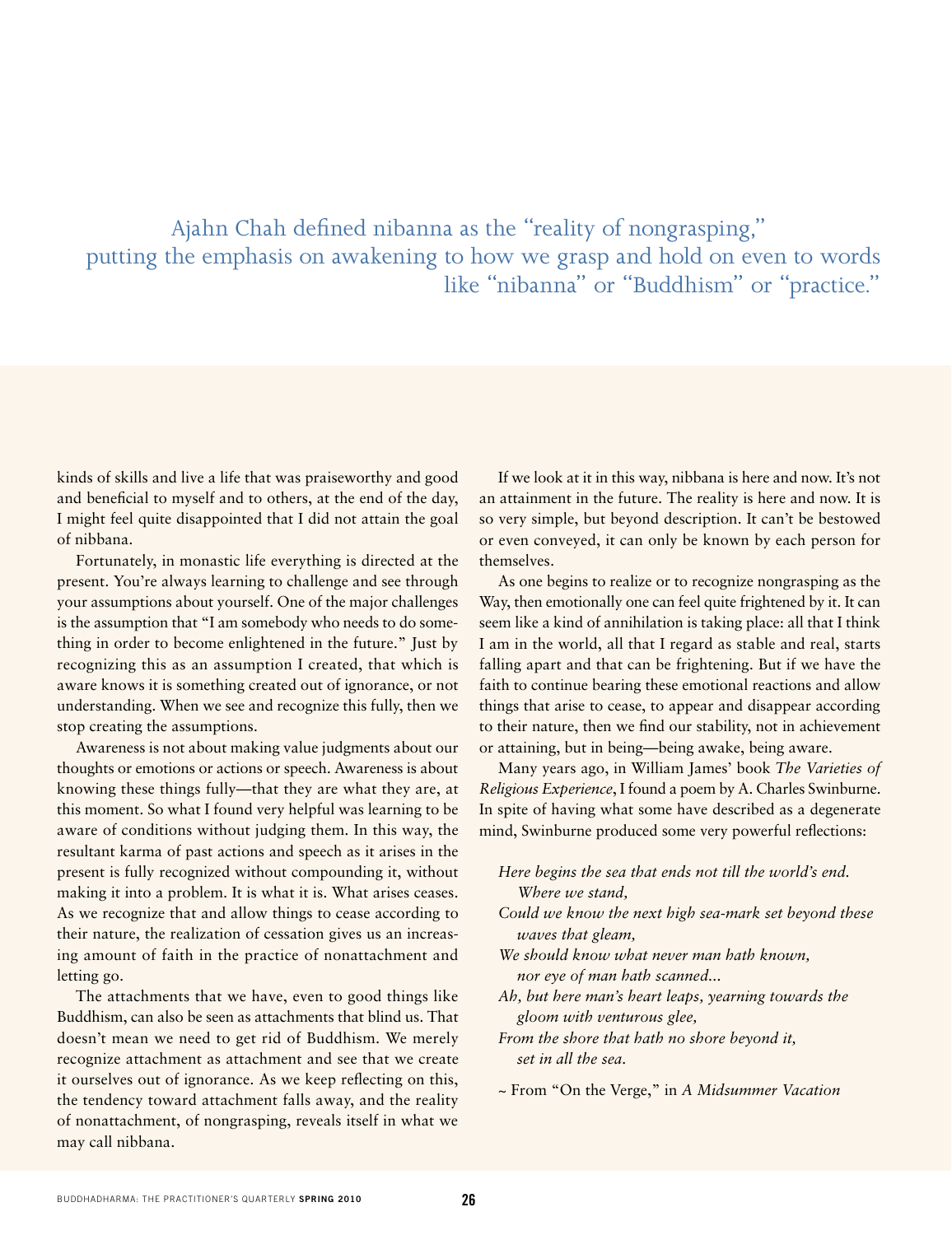

The poem is an echo of the Buddha's response to Kappa's question in the *Sutta Nipata*:

Next was the brahmin student Kappa.

"Sir," he said, "there are people stuck midstream in the terror and the fear of the rush of the river of being, and death and decay overwhelm them. For their sakes, Sir, tell me where to find an island, tell me where there is solid ground beyond the reach of all this pain."

"Kappa," said the Master, "for the sake of those people stuck in the middle of the river of being, overwhelmed by death and decay, I will tell you where to find solid ground.

"There is an island, an island which you cannot go beyond. It is a place of nothingness, a place of non-possession and of non-attachment. It is the total end of death and decay, and this is why I call it Nibbana [the extinguished, the cool].

"There are people who, in mindfulness, have realized this and are completely cooled here and now. They do not become slaves working for Mara, for Death; they cannot fall into his power."

~ SN 1092–5 (translated by Ven. Saddhatissa)

In English, "nothingness" can sound like annihilation, like nihilism. But you can also emphasize the "thingness" so that it becomes "no-thingness." So nibbana is not a thing that you can find. It is the place of "no-thingness,'" a place of nonpossession, a place of nonattachment. It is a place, as Ajahn Chah said, where you experience "the reality of nongrasping."

Nibbana is a reality that each one of us can know for ourselves—once we recognize nonattachment and realize the reality of nongrasping.

Ajahn Sumedho is abbot of Amaravati Buddhist Monastery near Hemel Hempstead in England, which is part of the network of Buddhist monasteries in the lineage of Ajahn Chah. He was ordained as a Buddhist monk more than forty years ago and studied with Ajahn Chah for many years in Thailand.



This article is from Ajahn Sumedho's introduction to *The Island: An Anthology of the Buddha's Teachings on Nibbana*, by Ajahn Pasanno and Ajahn Amaro, published by the Abhayagiri Monastic Foundation. To download a free PDF version of the book, go to www.abhayagiri.org.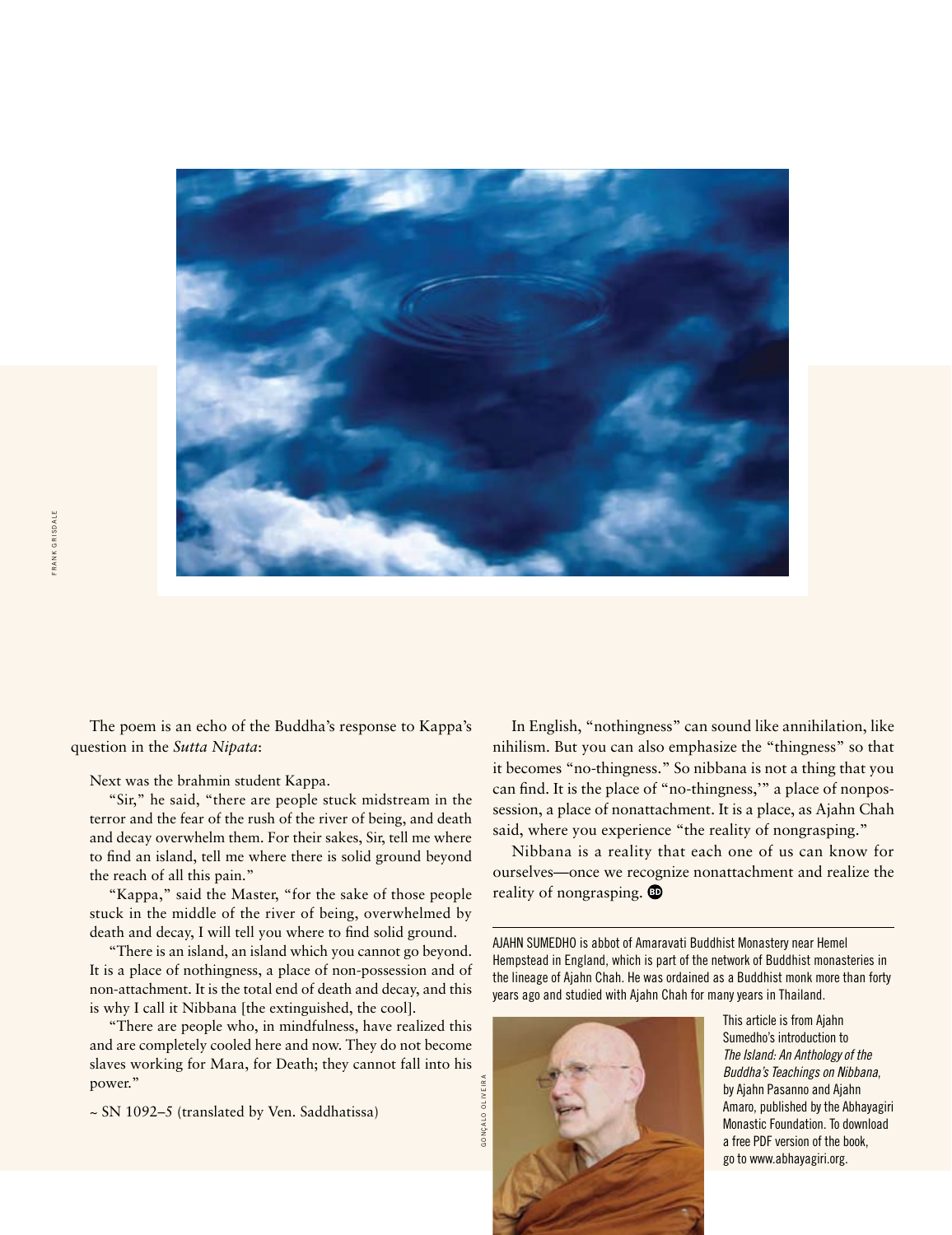# Like Oil and Water

There is a quality of pure awareness that is not fazed by fleeting thoughts, emotions, or sense impressions, explain **Ajahn Amaro** and **Ajahn Pasanno**. Even when they are together, pure awareness and the conditioned realm are always separate.

> FRANK GRISDALE FRANK GRISDALE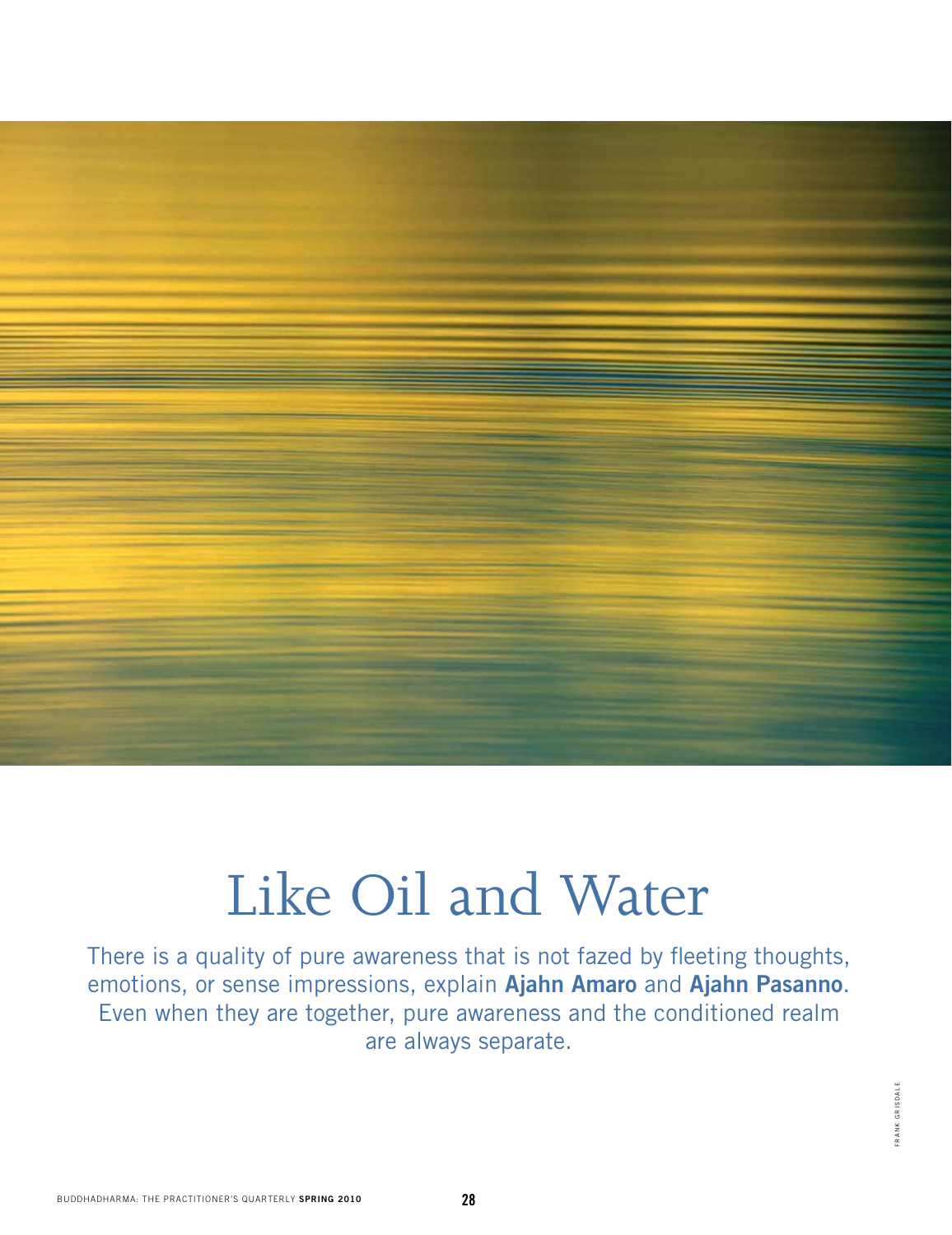$\prod_{\text{of the}}$ nlightenment, liberation, depends on the recognition of the radical separateness of awareness—"the one who knows" as Ajahn Chah would phrase it—and the world of the five *khandhas* (Sanskrit: *skandhas*). Having said that, it's also crucial to note that the phrase "the one who knows" (Pali: *buddho*) is a colloquialism that has different meanings in different contexts. It can be used at one end of the spectrum to mean "that which cognizes an object," and at the other end to mean supramundane wisdom. Most often it is used in simple concentration instructions, where the meditator separates awareness from the object and then focuses on the awareness. The separate awareness of full awakening is of a different order altogether.

A comparable model that Ajahn Chah often used to illustrate this area is that of the relationship of mindfulness (*sati*), clear comprehension (*sampajañña*), and wisdom (*pañña*) to each other. He would liken these three to the hand, the arm, and the body respectively: *sati*, like the hand, is simply that which picks things up, or cognizes them; *sampajañña*, like the arm that enables the hand to reach for the desired objects and move them around, refers to seeing an object in its context and how it relates to its surroundings; *pañña*, like the life source which is the body, is seeing things in terms of *anicca– dukkha–anatta*—uncertainty, unsatisfactoriness, and not-self. The hand and the arm have their functions, but without the body they are powerless.

The key is training the heart to rest in these various dimensions of knowing, and not becoming entangled in the khandhas.

*The heart knowing the Dhamma of ultimate ease sees for sure that the khandhas are always stressful. The Dhamma stays as the Dhamma, the khandhas stay as the khandhas, that's all.*

~ Ajahn Mun, *The Ballad of Liberation from the Five Khandhas* ~ Ajahn Chah, in *Venerable Father*, by Paul Breiter <sup>n</sup> k grisdale

(translated by Thanissaro Bhikkhu)

The relationship of this quality of awareness to the conditioned realm is embodied in Ajahn Chah's analogy of oil and water, an image he used very often.

This is the way it is. You detach. You let go. Whenever there is any feeling of clinging, we detach from it, because we know that that very feeling is just as it is. It didn't come along especially to annoy us. We might think that it did, but in truth it just is that way. If we start to think and consider it further, that, too, is just as it is. If we let go, then form is merely form, sound is merely sound, odour is merely odour, taste is merely taste, touch is merely touch and the heart is merely the heart. It's similar to oil and water. If you put the two together in a bottle, they won't mix because of the difference of their nature…

Oil and water are different in the same way that a wise person and an ignorant person are different. The Buddha lived with form, sound, odor, taste, touch and thought. He was an arahant (Enlightened One), so he turned away from rather than toward these things. He turned away and detached little by little since he understood that the heart is just the heart and thought is just thought. He didn't confuse and mix them together.

The heart is just the heart; thoughts and feelings are just thoughts and feelings. Let things be just as they are! Let form be just form, let sound be just sound, let thought be just thought. Why should we bother to attach to them? If we think and feel in this way, then there is detachment and separateness. Our thoughts and feelings will be on one side and our heart will be on the other. Just like oil and water—they are in the same bottle but they are separate.

#### ~ Ajahn Chah, "The Training of the Heart" in *Food for the Heart*

When we use such terms as "the one who knows," it is important to understand that this is a colloquial usage. In no way is some kind of true self or super-entity implied—it's merely a convenient figure of speech. If we start looking for "who" it is that is aware we rapidly end up in a tangle of self-view.

When we speak or think about the quality of awareness, there is also a subtle danger of trying to cast it into the form of some kind of immaterial thing or process. The word "awareness" is an abstract noun, and we get so used to relating to ordinary objects through conceptualizing them that we allow the habit to overflow and we can end up conceiving awareness in the same way. The heart can be aware, but trying to make awareness an object, in the same way that we would a tree or a thought, is a frustrating process. Ajahn Chah warned against this, often saying:

You're riding on a horse and asking, "Where's the horse?"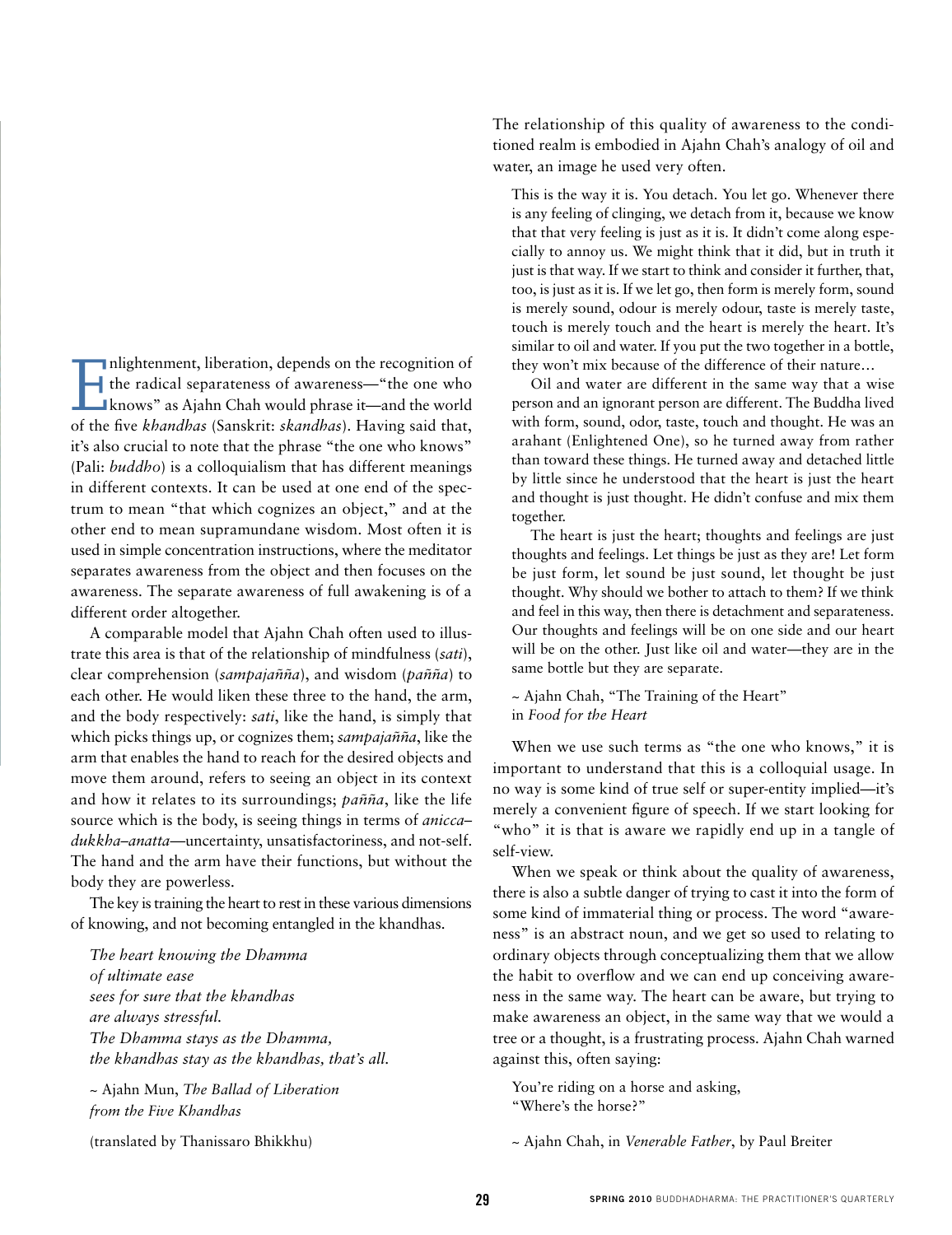The process of awakening not only breaks down subject–object relationships, it also breaks down the very formulation of "things."

Ajahn Sumedho also had a favorite analogy for this:

Just like the question "Can you see your own eyes?" Nobody can see their own eyes. I can see your eyes but I can't see my eyes. I'm sitting right here, I've got two eyes and I can't see them. But you can see my eyes. But there's no need for me to see my eyes because I can see! It's ridiculous, isn't it? If I started saying "Why can't I see my own eyes?" you'd think "Ajahn Sumedho's really weird, isn't he!" Looking in a mirror you can see a reflection, but that's not your eyes, it's a reflection of your eyes. There's no way that I've been able to look and see my own eyes, but then it's not necessary to see your own eyes. It's not necessary to know who it is that knows—because there's knowing.

~ Ajahn Sumedho, "What is the Citta?" *Forest Sangha Newsletter*, October 1988

This very error is the reason why it's perhaps wiser to use a term such as "knowing" instead of "transcendent wisdom" or "awareness." As a gerund it is a verb-noun, thus lending it a more accurate quality of immanence, activity, and nonthingness. The process of awakening not only breaks down subject-object relationships, it also breaks down the very formulation of "things."

Some years ago Buckminster Fuller published a book entitled *I Seem to Be a Verb*, and more recently, and more expansively, Rabbi David Cooper published *God is a Verb*. Both of these were attempts to counteract the floodtide of formulations of reality as "things" that the untrained, conditioned mind is prone to generating.

Ajahn Amaro and Ajahn Pasanno are co-abbots of Abhayagiri Monastery in Redwood Valley, California, which is in the Thai Forest tradition of Ajahn Chah.



#### **EMPTINESS**

We come now to the quality of emptiness. First, it is of some significance to note that although the adjectival noun *suññata* (Sanskrit: *sunyata*), or "emptiness," is used in the Theravada scriptures, it is far outweighed by its humble cousin, the adjective *suñña*, "empty." In later, Northern Buddhist traditions, sunyata took on not only a central position in the teachings on liberation (for example in the *Prajña Paramita Sutras*, the *Heart Sutra*, and the *Vajra Sutra*) and the Middle Way (as in Nagarjuna's Madhyamaka philosophy, uniting emptiness and causality), but it also took on the attributes of some kind of quasi-mystical substance or realm—not intentionally or doctrinally even, but more through a subtle and unconscious reification. It became something that is a nothing, that then was worshiped and deified as a universal panacea.

This is not to say that all such teachings on emptiness are false or useless—not at all. It is just to say that, like any verbal formulation of Dhamma, if grasped incorrectly they can obstruct rather than aid progress on the path. If the concept of emptiness is understood and used as a skillful means, it is clear that it could not be any kind of thing-in-itself. Any tendency to incline the attitude in that direction would thus be seen as falling wide of the mark.

If a person were to say that *suññata* is a material element, his or her friends would die laughing. Some people would say that it is an immaterial or formless element, and here the Noble Ones (*ariya*) would die laughing. Voidness is neither a material nor an immaterial element, but is a third kind of element that lies beyond the ken of ordinary people. The Buddha called it "quenching element" or "cessation element" (*nirodha-dhatu*).

The words "material element" (*vatthu-dhatu*) or "form element" (*rupa-dhatu*) refer to materiality in visible forms, sounds, odors, tastes, or tactile objects. "Formless element" (*arupadhatu*) refers to the mind and heart, to mental processes, and to the thoughts and experiences that arise in the mind. There is only one kind of element not included in these two categories, an element that is the complete antithesis and annihilation of them all.

Consequently, the Buddha sometimes called it "coolness element" (*Nibbana-dhatu*), sometimes "quenching element" (*nirodha-dhatu*), and sometimes "deathless element" (*amatadhatu*).

~ Buddhadasa Bhikkhu, *Heartwood of the Bodhi Tree*